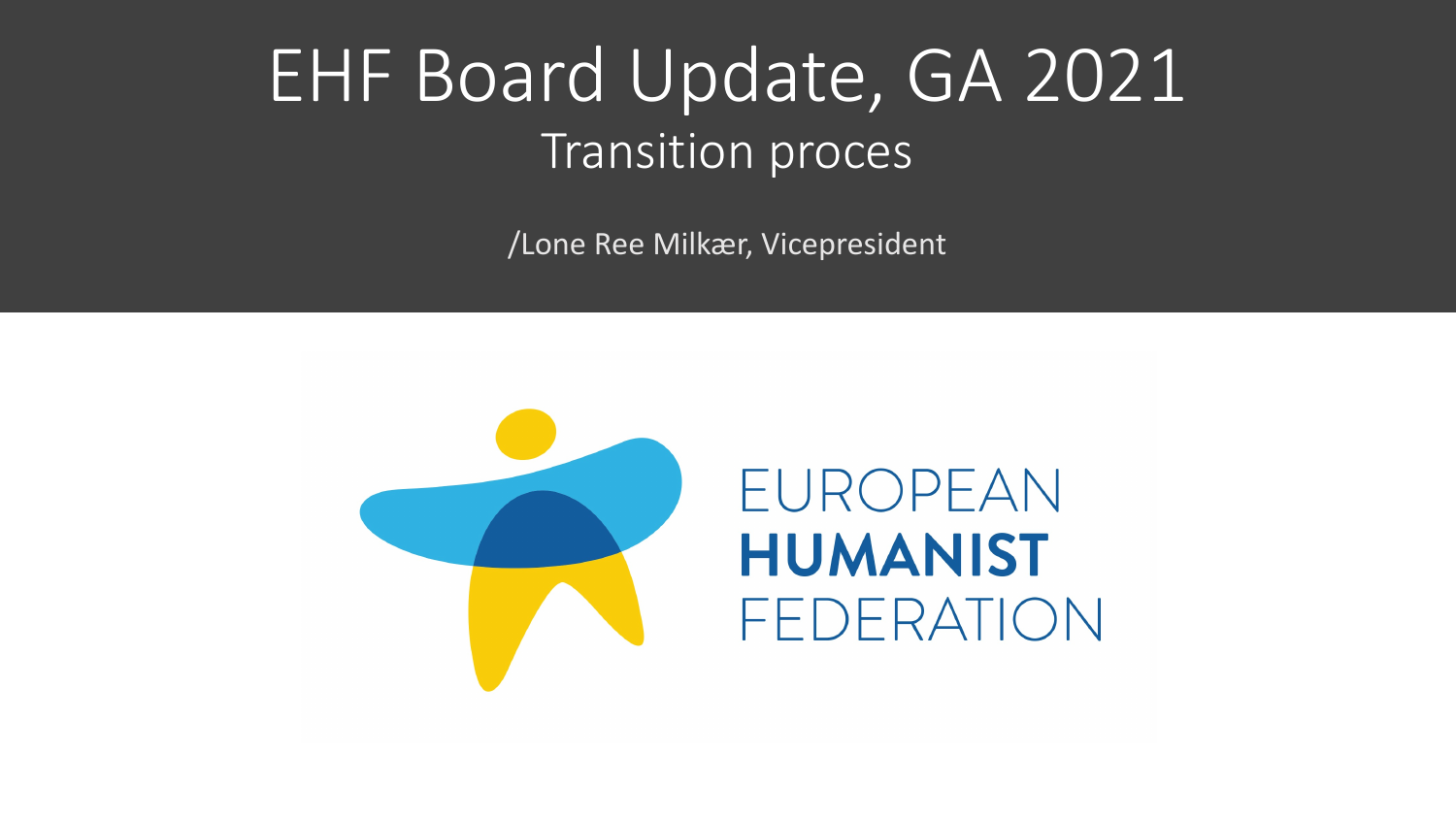#### Aims



- **Mission statement – A strong European Humanist Movement (passed at EHF Board Meeeting March 7th 2021)**
	- The main goal of the development of EHF is to strengthen the humanist movement in Europe. This is primarily done by facilitating a high level of cooperation between the MO's and securing sufficient and relevant political representation. The EHF wished to strengthen our position within the European institutions, especially but not exclusively in the EU institutions, and strengthen the network of humanist professionals, including volunteers.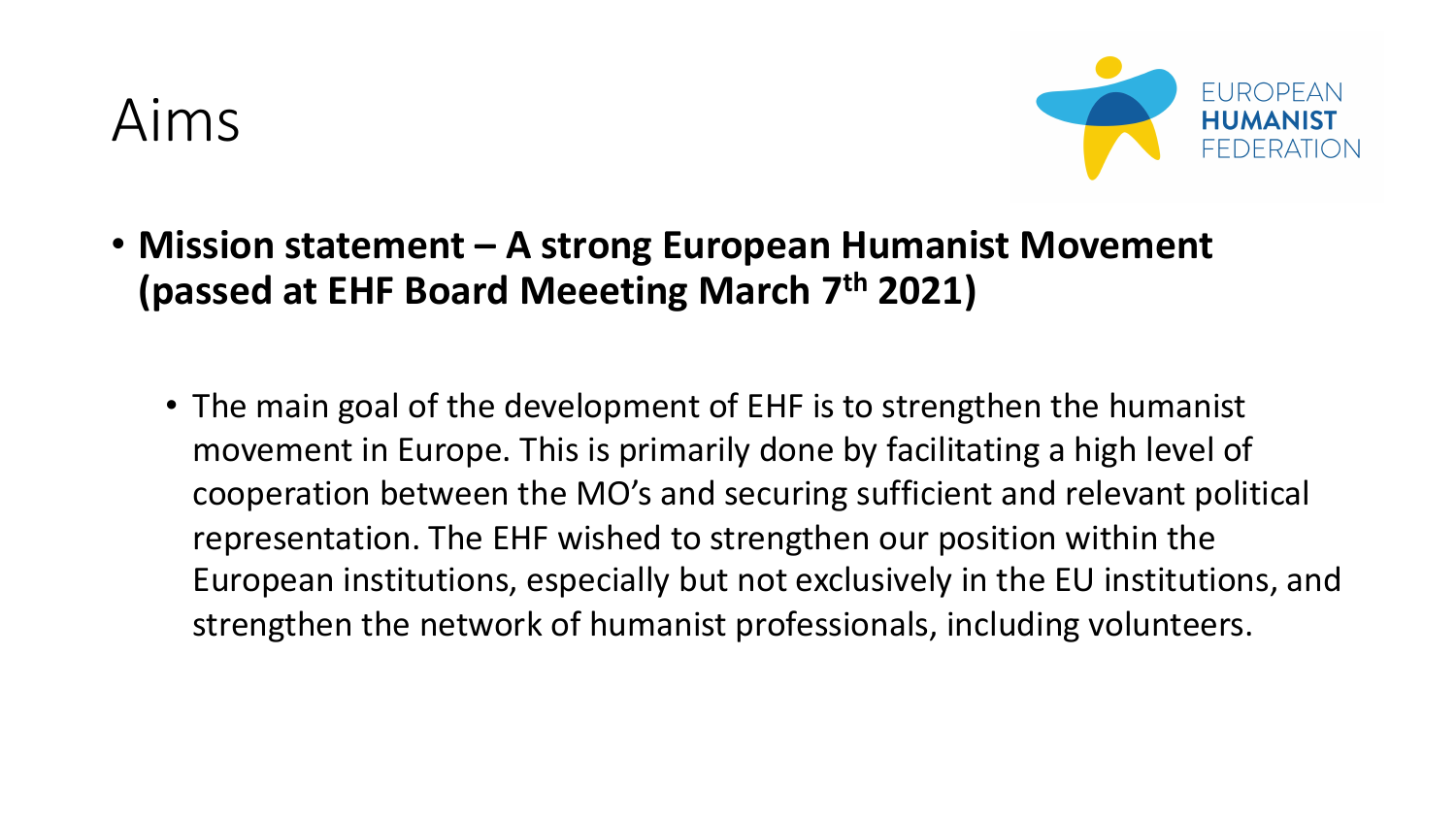### Conditions



- Pre-given conditions
	- Motion agreed EHF GA 2020
		- Explore establisment of European division of Humanists International
	- No staff or offices as of may 2020
		- Co-operation with CAL terminated
	- No presence in EU institutions on a daily basis
- Developing condition
	- Transition Commission established (Michael Bauer (D), Patrik Lindenfors (SE)/Ineke DeVries (NL), Kaja Bryx (PL), Lone Ree Milkær (DK))
	- Temporary funding of part time staff
	- Larger organisations leaning toward EHF becoming HI division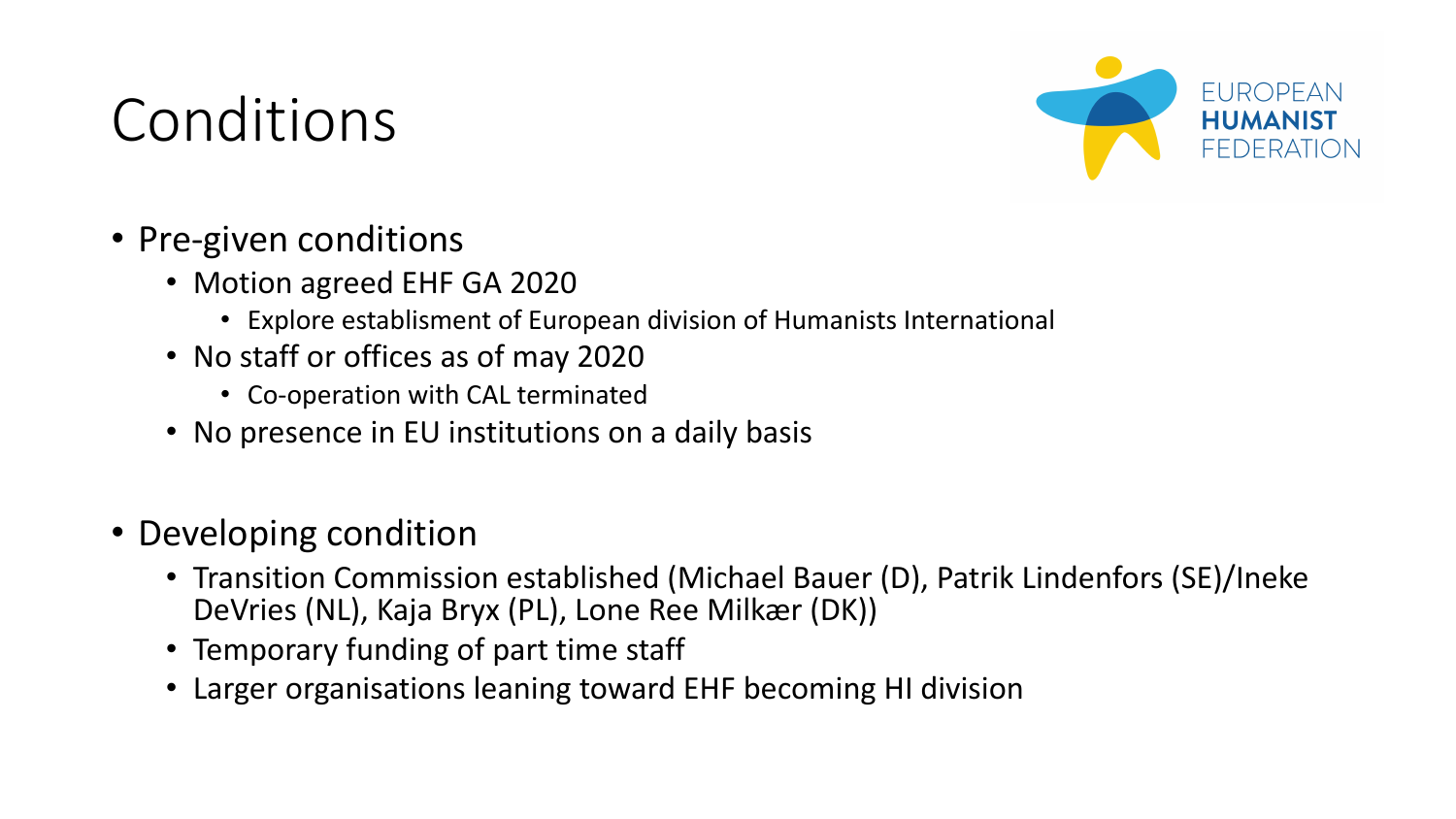## Motion Agreed at EHF GA 2020

- In the negotiations for a new structure the Commission should aim that, in accordance with the statutes and procedures of HI, the new part:
	- has its own **statutory rules** and **financial resources**,
	- chooses its own **Executive Committee**,
	- is **autonomous in its day to day functioning** and decides on its own affairs,
	- is adequately **represented in the Board of the HI** by an appointed member of the Executive Commission,
	- has adequate human resources to perform its tasks.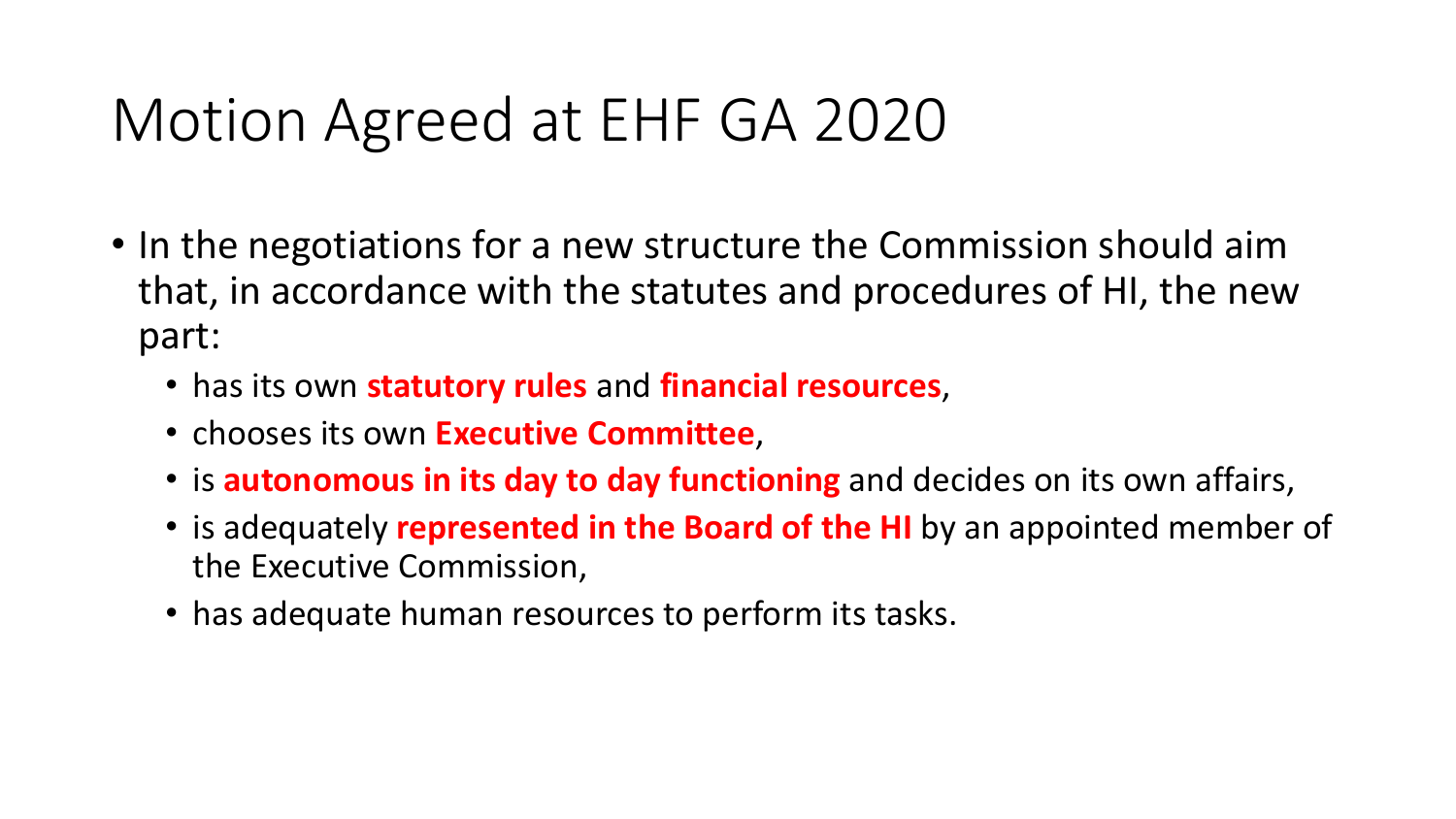Main discussion points in negotiation talks with Humanists International



- Democratic structure
- Representation
- Funding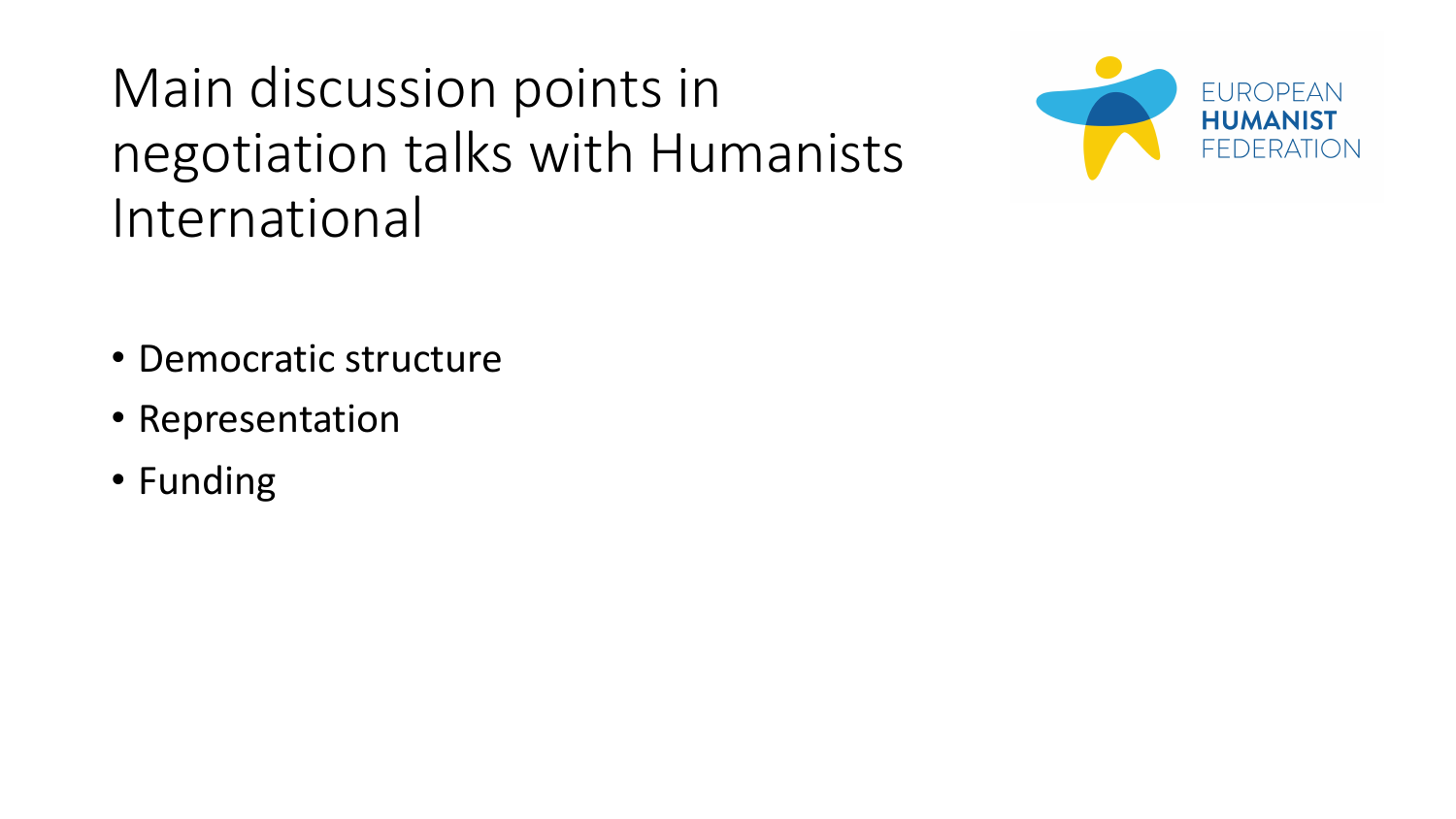### Democratic structure



- Increased networking opportunities will all in all benefit democratic processes
- Executive body is the board of Humanists International
	- No statutory rules or representation
	- The European Forum does not have a Executive Committee
	- Is therefore in principle not autonomous or decides in it own affairs
- Discussions will, if the motion is past, transfer to the democratic structures of Humanists International
	- Humanists International GA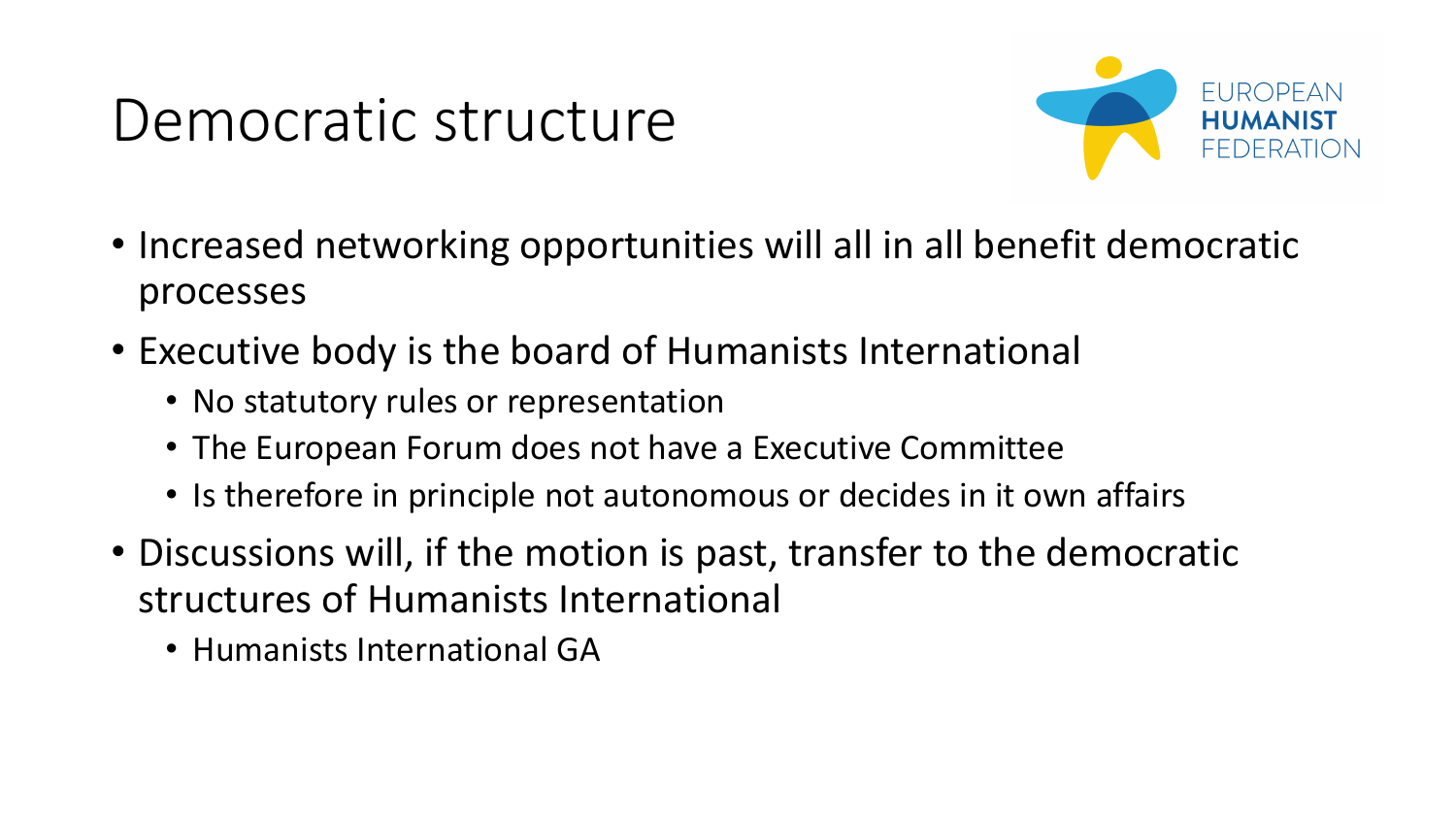### Representation



- Historical difference in areas of action (secularism, humanism, l'aicité)
- Continued geographical representation (Northern, Southern, Eastern and Western Europe)
- Attention towards EU-institutions
- Members have left because of expected merger with HI